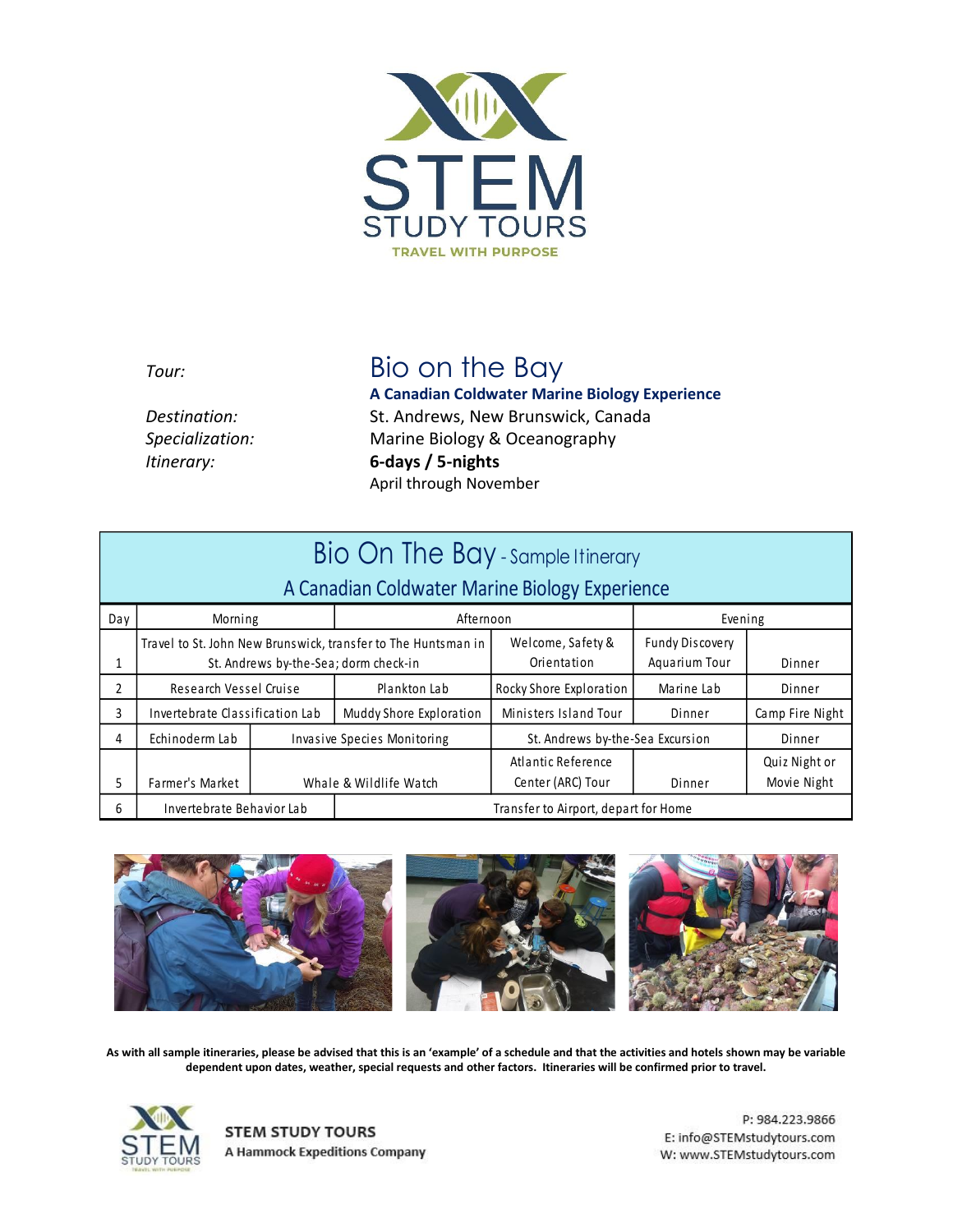## *Day 1*

#### *Dinner on arrival, dependent upon flight times*

Travel to St. John New Brunswick, arriving in the late afternoon or early evening. After boarding your motorcoach your group will be transferred to the Huntsman Center located in St. Andrews by-the-Sea, approximately a 1.5-hour drive.



## *Huntsman Ocean Sciences & Marine Science Center: A unique Canadian Institution for Education and Research*

- The Huntsman Marine Science Centre is a not-for-profit organization established in 1969 as a complement to the St. Andrews Biological Station. Its mission was to extend the Station's academic and applied research capabilities and provide education in partnership with a large group of Canadian universities. For over 45 years, the Huntsman has fulfilled and expanded this mission. Today it brings together a unique combination of research expertise and educational opportunities in order to promote a better understanding of Canada's marine and coastal environment. Located at the mouth of the Bay of Fundy, the Huntsman is perfectly positioned to access one of the world's most biologically productive ecosystems. The diversity of life found on its shores and in its waters form the basis of the educational programs.

## *Implementing different learning strategies*

- $\checkmark$  A unique schedule is set up to meet the needs of each individual school
- $\checkmark$  Programs expose students to the "process of science" and connect them with an institution devoted to marine research
- $\checkmark$  Local researchers/speakers compliment course work
- $\checkmark$  Students work actively in the field seashore and research boat
- $\checkmark$  What students collect is the basis for their lab examination
- $\checkmark$  An all-inclusive program allows time for team building
- ✓ Programs introduce possibilities of attending a Maritime University or College
- $\checkmark$  Students work outside of the daily classroom routine



On arrival, we'll get checked in, have our **Welcome, Safety & Orientation Meeting** and get ready for a great week of adventure! Students will sleep in dorm accommodations in individual beds, three to a room; staff sleep in adult rooms on the same floor. First stop - the Fundy Discovery Aquarium, home to unique and different animals that call the Bay of Fundy home.



**STEM STUDY TOURS A Hammock Expeditions Company**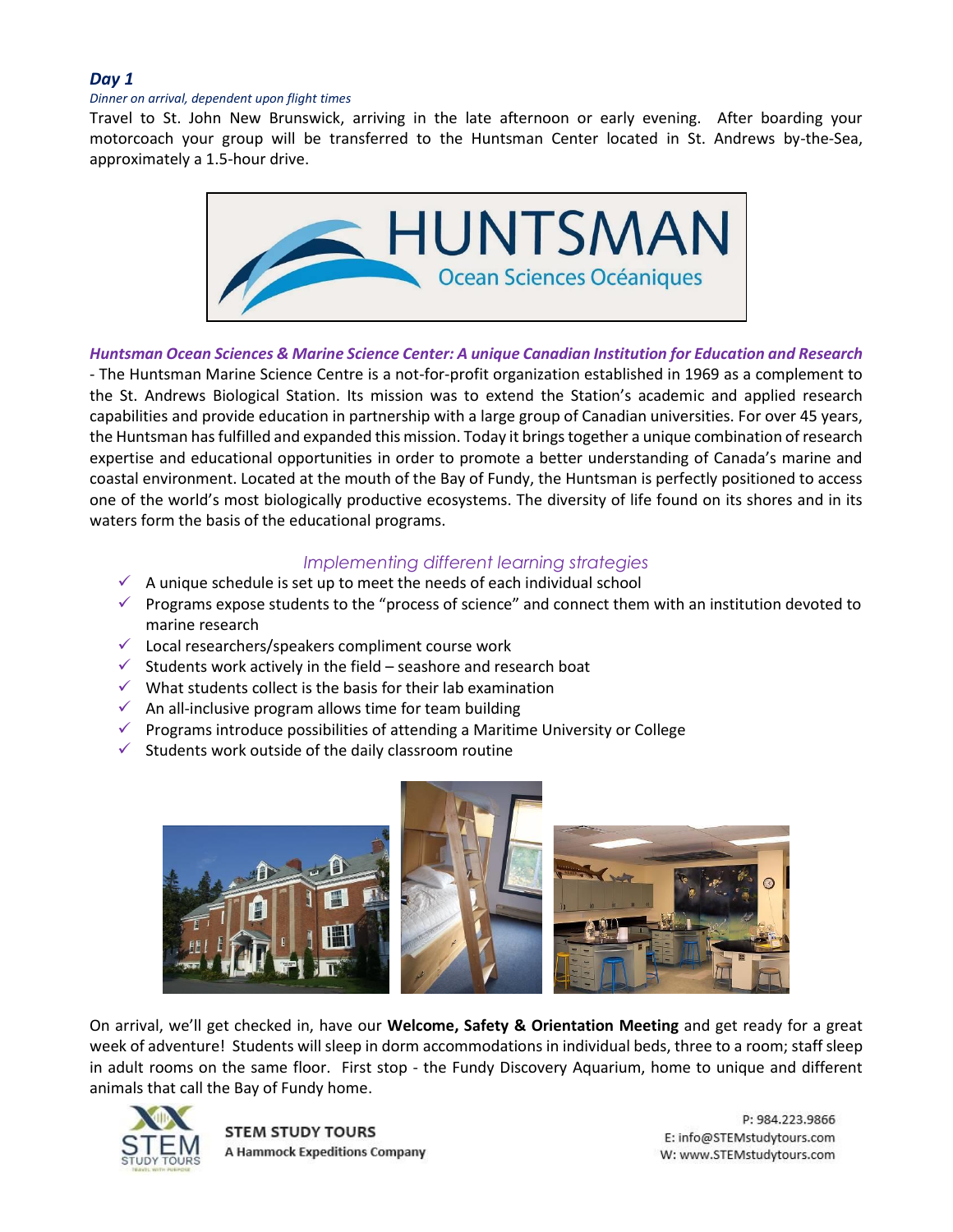*Fundy Discovery Aquarium* – An enormous display that depicts the magnitude of the Bay of Fundy tides anchors the aquarium, while Huntsman's resident harbor seals - Loki and Snorkel, entertain you with their antics. We'll take a Behind-the-Scenes tour to see the workings of the Aquarium and feed some of the animals who live only backstage. Visitors also enjoy sturgeon, seahorses, salmon, intertidal creatures, and underwater viewing of Bay of Fundy fishes.



Dinner will be served on campus.

#### *Day 2*

#### *Breakfast, lunch & dinner included*

#### **Research Vessel Cruise, Plankton Lab & Rocky Shore Exploration**

**DEETS:** Jump aboard the Huntsman research vessel to gather oceanographic data. Live organisms will be collected using a plankton tow and a benthic drag. Back in the lab use microscopes to identify the amazing creatures that live in a drop of seawater. Round out the day by searching for animals on the shore.



After a marine lab in the early evening, dinner will be served on Campus.

#### *Day 3*

#### *Breakfast, lunch & dinner included* **Invertebrate Classification Lab, Muddy Shore Exploration & Ministers Island Tour**

**DEETS:** In the lab, closely observe the animals you have collected. Then visit a local beach to dig into the sediment and discover the weird and wonderful animals that live beneath your toes. Next take a trip across the ocean floor and step back in time for a tour of Ministers Island, the summer estate of Sir William Van Horne, the driving force behind the completion of the Canadian Pacific Railway.

*Ministers Island* - Canada's largest tidal island and a designated Provincial and Federal historic site. Cross the ocean floor into a world rich in distinctive natural and marine surroundings, cultures and histories. For many centuries the island was the seasonal home of the Passamaquoddy indigenous people. In 1777 the island took on a new identity as Loyalists from the United States moved north to escape the American Revolutionary War and settled what is now Saint Andrews in 1783. "Ministers Island" is named for Parson Andrews who began a ministry in the area after settling on the island in 1790. [www.ministersisland.net](http://www.ministersisland.net/)

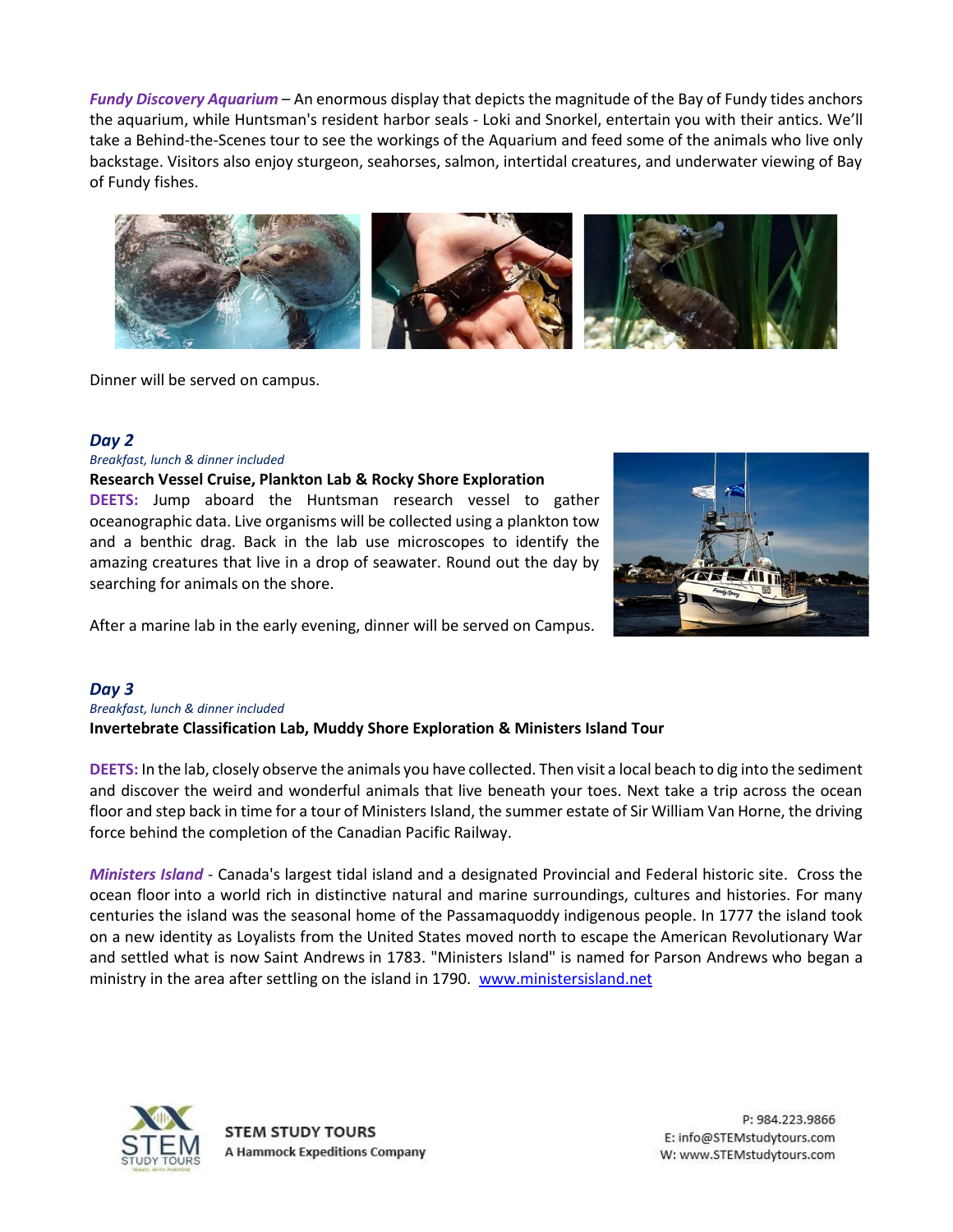

- $\checkmark$  Relax, enjoy, and imagine life on the sprawling summer estate of Sir William Van Horne. The American railroad visionary united Canada by completing the railway coast to coast in 1885.
- $\checkmark$  Be amazed by the massive and recently restored Maxwell designed barn, once the heart of an innovative agricultural operation.
- $\checkmark$  Immerse yourself in a time when the rich and famous of the post-Victorian era came to play in Saint Andrews by-the-Sea.
- $\checkmark$  Explore the spectacular 50 room summer cottage which reflects Van Horne's appreciation of art, music, entertainment and the finer things in life.



 $\checkmark$  Discover the panoramic views of Passamaquoddy Bay from the iconic Bathhouse.

Tonight, we'll have dinner on campus and then kick back with a fabulous bon fire!

### *Day 4*

*Breakfast, lunch & dinner included* **Echinoderm Lab, Invasive Species Monitoring, Explore St. Andrews by-the-Sea**

**DEETS:** Echinoderms, such as **sea stars** and **urchins**, can only be found in the ocean. Peer closer at these animals while studying their anatomy and behavior. Then we head out on a field trip to help gather data on **invasive green crabs**. At the end of the day take time to explore the historic loyalist town of St. Andrews with its many quaint shops and galleries.



*Discover St. Andrews! Everything about our town is special, including our status as a National Historic District, one of the oldest and loveliest in the Maritimes. St. Andrews is a treasure trove of beautiful architecture, unparalleled scenery and rich marine life. Today we offer all the features of a thriving modern resort, yet our streets remain steeped in turn-of-the-century charm. From lobster rolls to fine dining, seaside camping to luxury accommodations, our town is bustling with experiences for you. [http://standrewsbythesea.ca](http://standrewsbythesea.ca/)*

Participate in activities such as seaside signature golf, whale-watching, *kayaking, boat tours, and scuba diving. Visit our art galleries, museums and* 

*interactive displays. Don't forget to visit Kingsbrae Garden, an enchanting 11-ha (27-acre) horticultural masterpiece. Sunbathe in white sand at our warm, saltwater cove, enjoy a unique downtown shopping excursion* 



**STEM STUDY TOURS A Hammock Expeditions Company**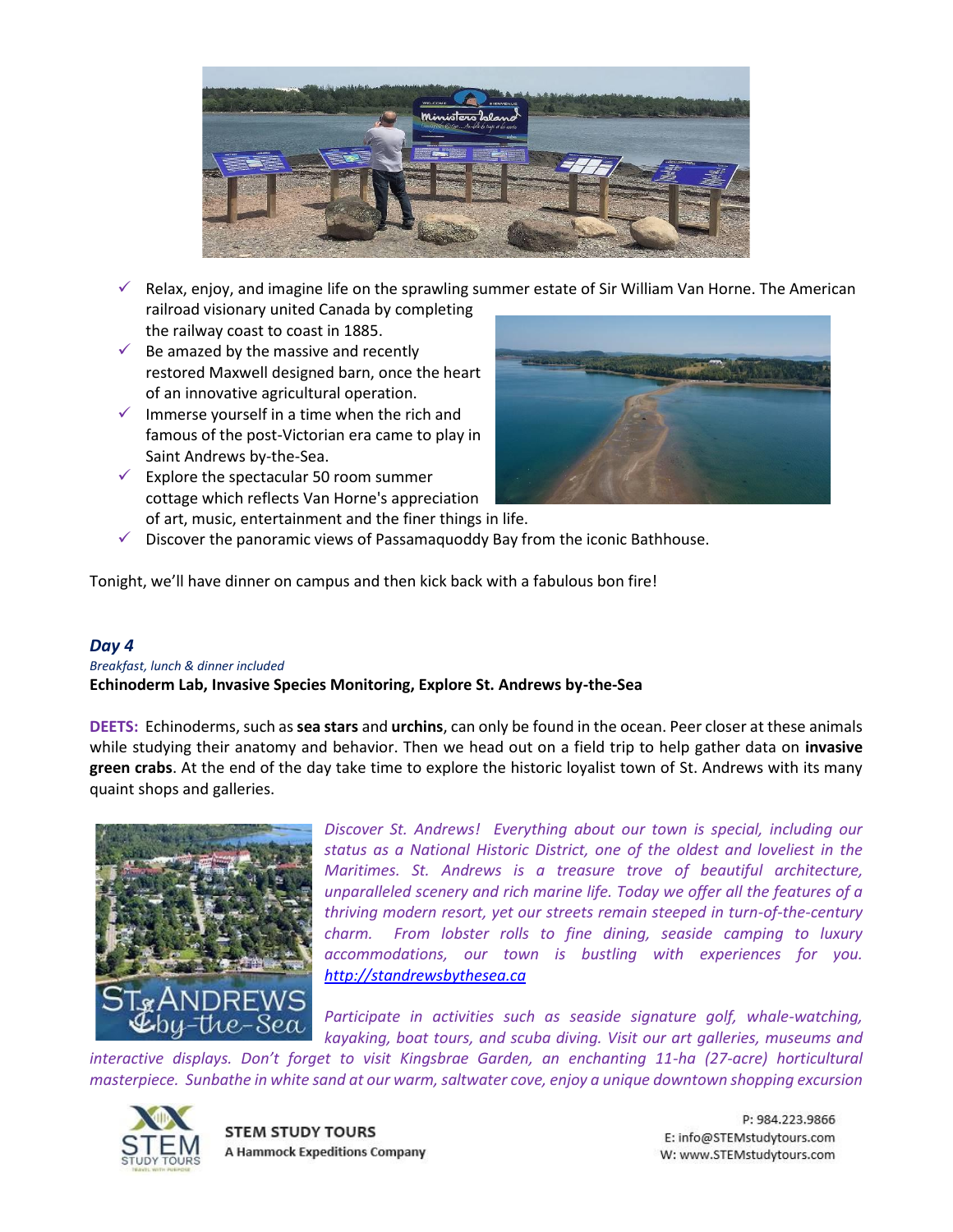*with our many shops, boutiques and art galleries or find special treasures hand-crafted by locals at our Farmers Market. Surround yourself with the ambiance and hospitality of this seaside resort town.*

Tonight, we'll have dinner on campus.

#### *Days 5*

## *Breakfast, lunch & dinner included*

## **Farmers' Market, Whale and Wildlife Watch & ARC Tour**

**DEETS:** This morning we'll visit the local farmers' market to sample delicious local and exotic cuisine and find unique, handcrafted souvenirs. Then travel out onto the bay in search of whales, seals, porpoise, eagles and seabirds. Finish off the day by touring the Atlantic Reference Center (ARC), a research museum that houses preserved specimens from the North Atlantic, including deep sea anglerfish and gulper eels.



*Atlantic Reference Center* – At the ARC, visits are encouraged for graduate and postdoctoral students, researchers and more. Huntsman's excellent laboratory space and facilities are well-equipped and ready to handle researchers from a variety of disciplines within the field of aquatic sciences. Some examples of recent research topics studied at the center include:

- $\checkmark$  Marine biodiversity, ecology, and community structure coastal, continental shelf, and deep-sea benthos, plankton, and fishes
- $\checkmark$  Characterization of zooplankton community structure in Canadian Arctic, Newfoundland, and Pacific waters
- $\checkmark$  Census of Marine Life: analysis of nearshore benthos at geographically widely dispersed sites
- ✓ Demersal fish fauna of the continental slope off Nova Scotia, Canada based on trawl surveys
- $\checkmark$  Ichthyoplankton community structure in Passamaquoddy Bay
- $\checkmark$  Environmental baseline research, monitoring, and impact assessment
- $\checkmark$  Benthic effects from aquaculture in the lower Bay of Fundy
- $\checkmark$  Impacts of rockweed harvesting on resident fishes; rockweed habitat utilization by lobster
- $\checkmark$  Chemical therapeutant benthic environmental assessment
- ✓ Biodiversity assessment of existing or potential Marine Protected Areas
- $\checkmark$  Ichthyoplankton in Saint John Harbor, NB development of a monitoring program
- $\checkmark$  Census and monitoring of species in nearshore habitats of Atlantic Canada, New England, and western Africa (part of global Census of Marine Life program)
- $\checkmark$  Ontogeny, biogeography, taxonomy, systematics, and evolution of crustaceans and fishes
- $\checkmark$  Baltic prawn Palaemonetes adspersus first record in northwest Atlantic waters
- $\checkmark$  Plankton-caught zoeal stages and megalopa of the mud shrimp Axius serratus
- $\checkmark$  New annelid species from whalebones in Greenland and aquaculture sites in Newfoundland
- $\checkmark$  Molecular taxonomy
- $\checkmark$  DNA "barcoding" of Canadian biodiversity: select invertebrate groups and Canadian Atlantic fishes, A Fish Barcode of Life program of the Consortium for the Barcode of Life initiative



**STEM STUDY TOURS A Hammock Expeditions Company**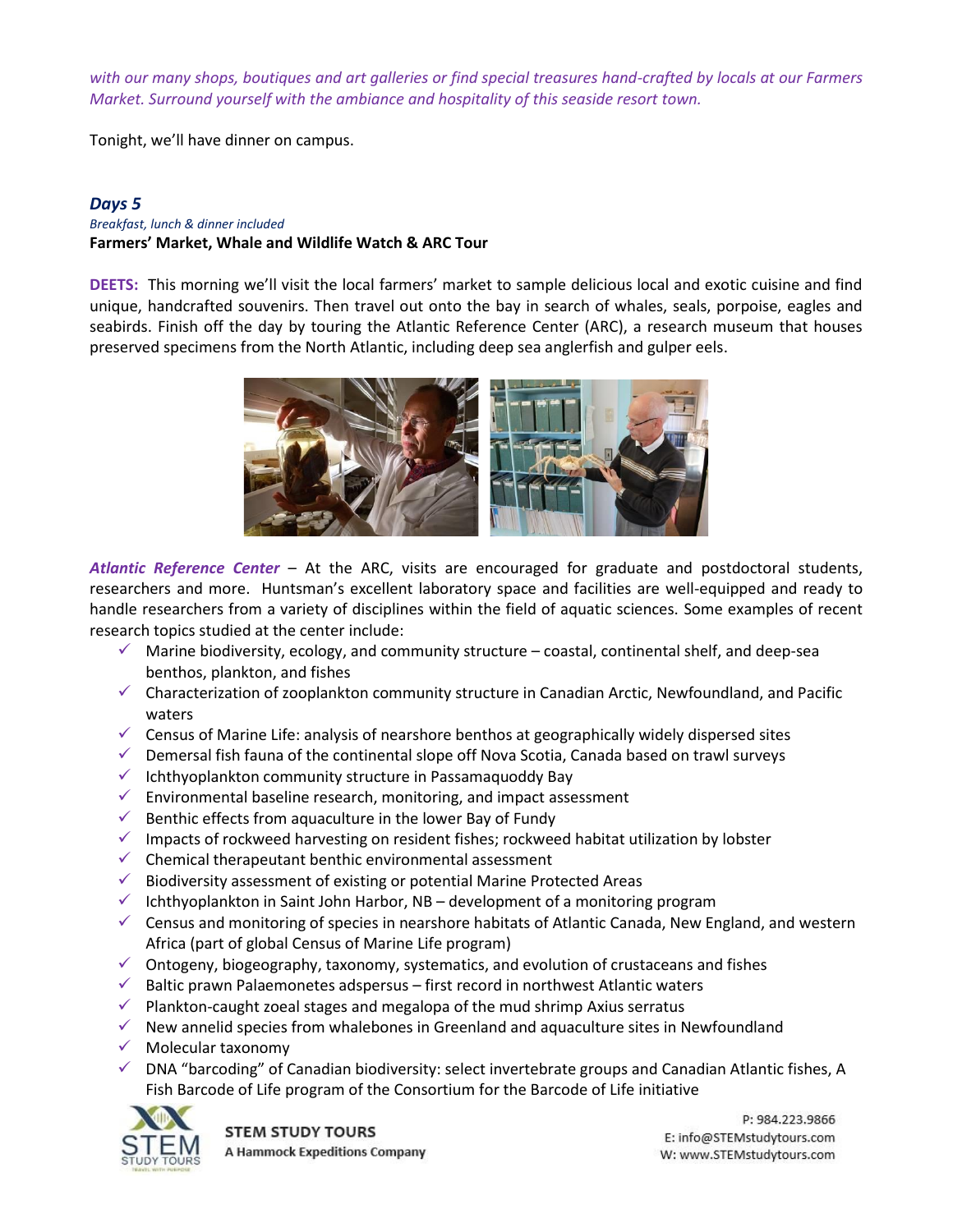- $\checkmark$  Biodiversity information management
- ✓ Online placement of ARC species information on global OBIS database
- ✓ Regional (e.g. Bay of Fundy) and Canadian marine species registers; history of Canadian registers of marine species 2001‐ Can. Tech. Rep. Fish. Aquat. Sci. 2906
- $\checkmark$  Procedures for biological sample processing and museum curation
- $\checkmark$  Monitoring protocol for marine benthos: intertidal and subtidal macrofauna.

Tonight, we'll have dinner on campus and then free time for packing and fun.

## *Day 6*

Breakfast and lunch included but dependent upon departure time **Invertebrate Behavior Lab, Departure**

**DEETS:** What is your best sense? How about the animals you've collected? Conduct behavior experiments in the lab to test their senses and response to environmental stimuli. Then pack up and take one last selfie before departing the Huntsman campus.

In the afternoon, we'll transfer back to the St John New Brunswick Airport, departing Canada for home.